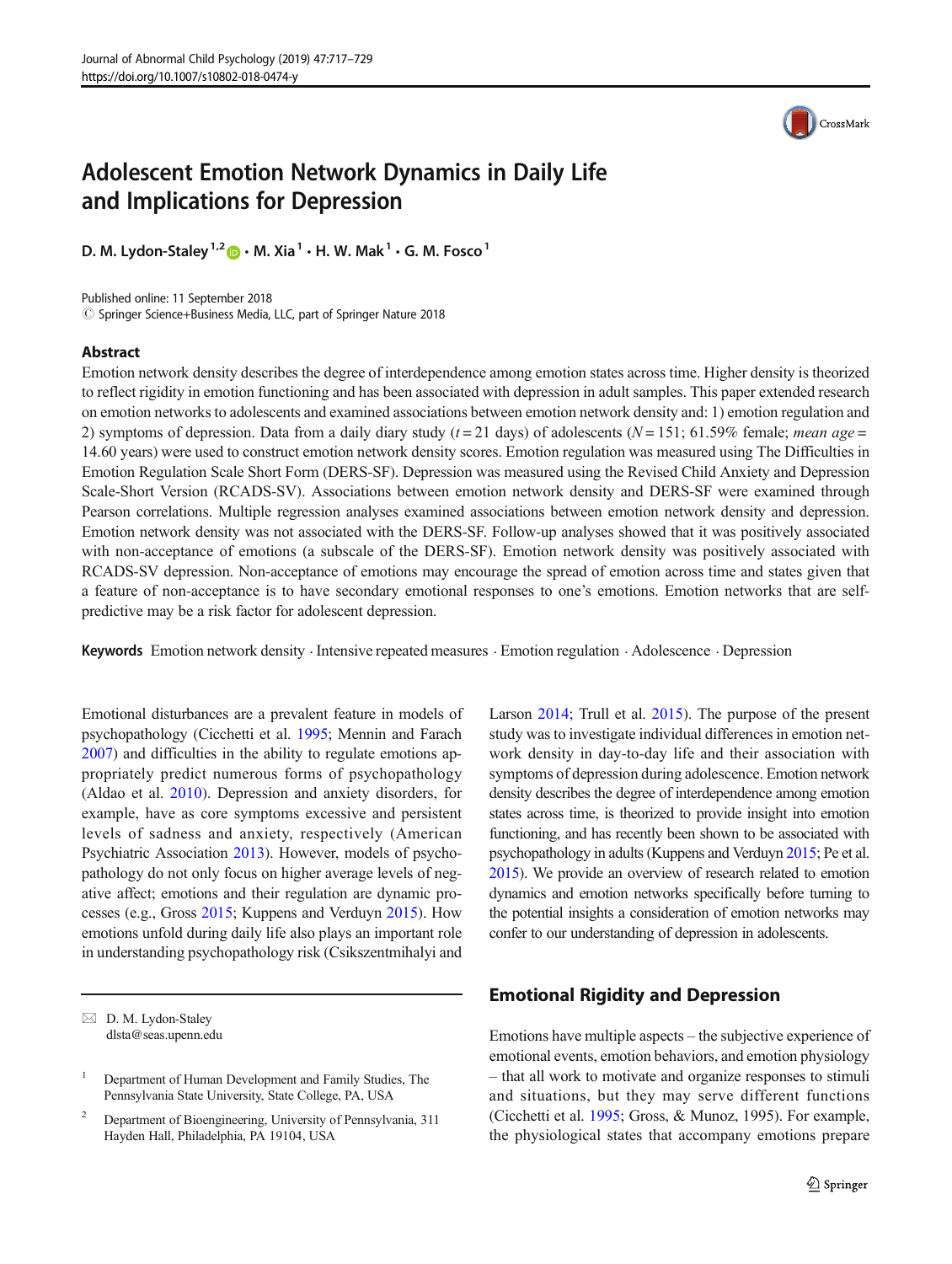organisms to act in certain ways while associated behavioral expressions serve communicative functions (Campos et al. [1989\)](#page-11-0). While emotions alert us to important changes in our environments and facilitate responding to these changes (Kashdan and Rottenberg [2010;](#page-11-0) Izard [2009](#page-11-0)), their influence on behavior may be modulated. In other words, "people not only have emotions, they also handle them" (Frijda [1986](#page-11-0), p. 401). The modulation of emotion is a necessary process, enabling optimal engagement in situations or responding to stimuli (Cole et al. [2004\)](#page-11-0). Emotional reactions often reflect the up-regulation of emotions to motivate engagement to enact change or respond to a situation or stimulus, but must be balanced with adequate down-regulation to ensure appropriate responses that can avoid undesirable consequences for the well-being of the individual and/or those around the individual (Berenbaum et al. [2003](#page-10-0)). Emotion regulation research highlights processes that modulate the occurrence, intensity, and duration of emotional experiences (Cicchetti et al. [1995](#page-11-0); Cole et al. [2004;](#page-11-0) Thompson [1990](#page-12-0)). Emotion regulation is thought to be adaptive when emotions persist until goals are achieved but respond flexibly (e.g., rise and fall when appropriate) to accommodate changing environmental demands (Thompson [1994](#page-12-0)).

Flexibility or rigidity in emotional responding also is an important feature in understanding how emotion regulation serves as a key underlying factor in depression. Individuals capable of managing their experiences and their expressions of emotion in a context-sensitive manner appear most able to respond to life's demands (Lougheed and Hollenstein [2012](#page-12-0); Mennin et al. [2007\)](#page-12-0). Emotion regulation processes are less successfully deployed in depression (Aldao et al. [2010](#page-10-0); Schäfer et al. [2017](#page-12-0); Sheppes et al. [2015](#page-12-0)). Emotions in depression are characterized by rigidity rather than flexibility, manifesting as a contextually inappropriate persistence in emotions across time despite changes in contexts, goals, and demands (Hollenstein et al. [2013;](#page-11-0) Houben et al. [2015\)](#page-11-0). Without the flexibility (rigidity's counterpart) in emotion that is important for promoting an adaptive interplay between the individual and changing environmental demands, individuals are at elevated risk for depression and other psychopathology outcomes (Brose et al. [2015;](#page-10-0) Koval et al. [2013\)](#page-11-0).

# A Network Perspective on Emotion Processes

To capture within-person variability in emotions, many have turned to experience-sampling methods, in which individuals are repeatedly measured as they go about their daily lives (Bolger et al. [2003](#page-10-0); Larson and Csikszentmihalyi [1983](#page-11-0); Shiffman et al., [2008](#page-12-0)). The repeated assessment of individuals allows researchers to capture fluctuations in emotion (Ram and Gerstorf [2009](#page-12-0)). In this dynamic perspective of emotions, emotional rigidity is manifest as the extent to which individuals perseverate in an emotional state from moment to moment, or day to day. This has been described in terms of emotion inertia, an index of the temporal dependency of a time series (Jahng et al. [2008\)](#page-11-0). Higher inertia values signify greater perseveration in an emotion state over time and indicate a decoupling of emotions from their adaptive functions (Kuppens et al. [2010](#page-11-0)). Rather than responding flexibly in a context-sensitive manner, an individual with high inertia values has predictable responses to their emotions from one time point to the next. Consistent with theory, both laboratory and experience-sampling paradigms have observed a positive association between greater emotion inertia (rigidity) and depressive symptoms (Brose et al. [2015](#page-10-0); Koval et al. [2013\)](#page-11-0). These findings demonstrate the value of the dynamic perspective of emotions for testing theories of the role of emotion rigidity in risk for depression.

Novel insights into emotion dynamics and their associations with symptoms of depression have recently been gained by considering dynamics between as well as within emotion states across time. This emotion network perspective, in which connections between emotion states are considered, extends inertia's focus on rigidity in one emotion state by allowing for the possibility that one's current emotion state may give rise to other emotions. For example, one may feel embarrassment over an angry outburst. This possibility has long been emphasized in emotion theory (e.g., Gross and Muñoz [1995](#page-11-0)) and there is also empirical support for the moment-to-moment transfer of emotions across time and states (Anand et al. [2016;](#page-10-0) Fredrickson and Joiner [2002](#page-11-0); Pe and Kuppens [2012\)](#page-12-0).

Some degree of emotion transfer across time and states is expected. However, just as inertia has been viewed as rigidity in emotion functioning at the level of individual emotions, network density – an indication of the strength of the temporal connections within and between emotions – can be conceived of as rigidity at the network level. Substantial spread of emotions across time and states (operationalized as high network density values) manifests in the form of a network of interdependent states, suggestive of an emotion system that is selfpredictive (Kuppens and Verduyn [2015\)](#page-11-0). In a self-predictive emotion system, it is theorized that individuals respond to their emotions rather than to ongoing events of potential importance, undermining the context-sensitive flexibility that characterizes healthy and adaptive emotional functioning. For example, in the case of an increase in the experience of sadness, an individual with an emotion network with relatively strong connections between sadness and anger may be likely to experience anger following the experience of sadness. In an individual with weaker connections between sadness and anger, the impact of an increase in sadness on the emotion network may die out much more quickly (Wichers [2014\)](#page-12-0), allowing the individual to resume normal functioning, rather than persisting in negative emotion states.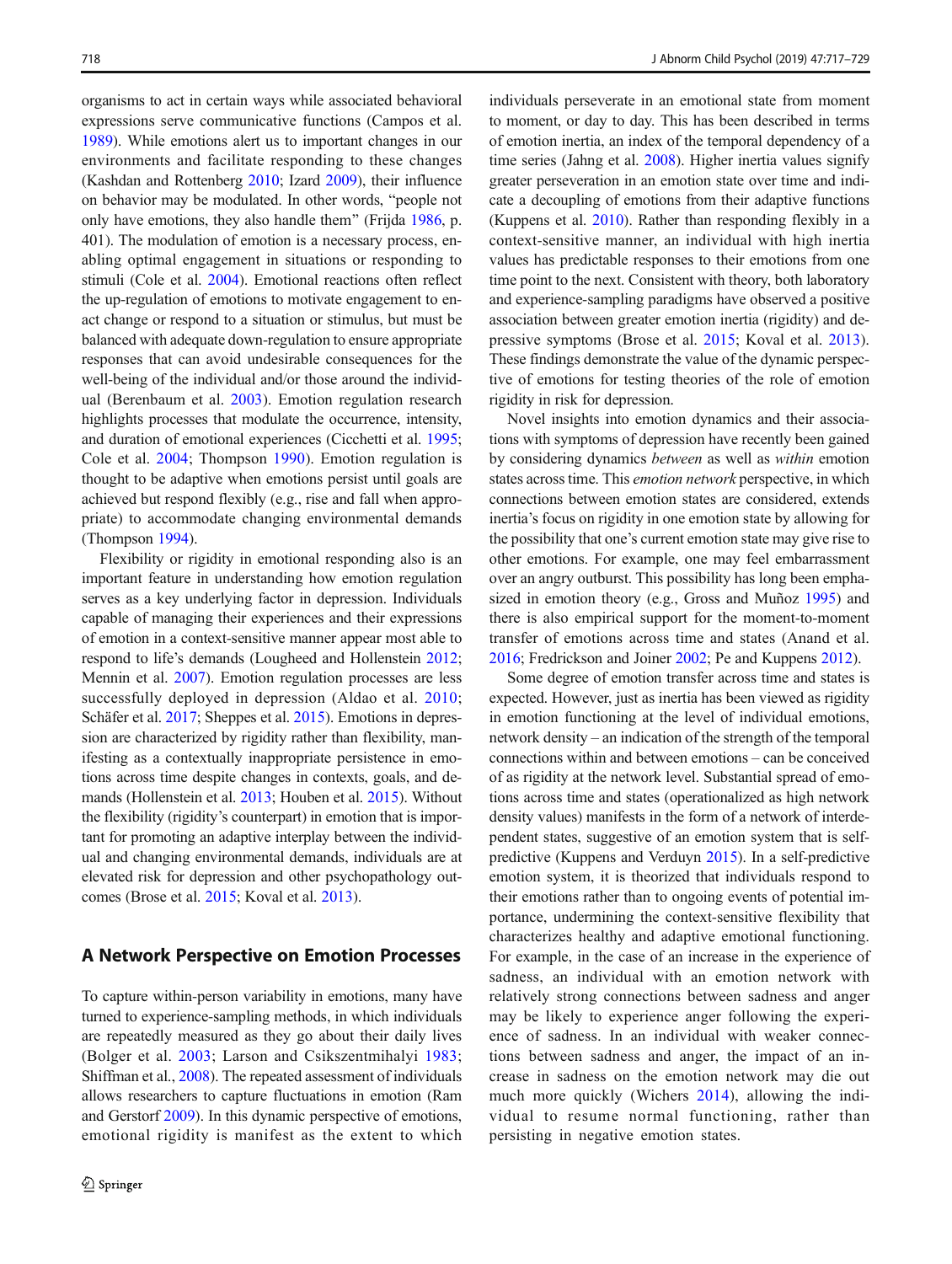# Preliminary Evidence Linking Network Density and Depression in Adults

Support for the network perspective of emotions in depression has emerged in a number of studies of adults. These studies applying network methods offer support for the notion that a denser (e.g., self-predictive) network is a risk factor for depression. One study by Wigman and colleagues (Wigman et al. [2015\)](#page-12-0) examined "mental state" networks (comprised of: cheerful, content, down, insecure, and suspicious mental states). Their findings revealed that individuals with depression were more likely to have denser, more self-predictive mental state networks relative to healthy controls, with negative states reinforcing negative states and negative states reducing positive states to a greater extent than in healthy controls. In a similar study examining connections across negative affect, positive affect, and paranoia in women, denser connections across time were observed with greater symptom severity measured by the Symptom Checklist-90-R (Wigman et al. [2013\)](#page-12-0). Other work has focused specifically on emotion networks and examined connections among affect items exclusively. Pe and colleagues (Pe et al. [2015](#page-12-0)) compared emotion networks for 53 adults with major depression and 53 control adults (defined as individuals who experienced no current or past mental-health disorders and with a score of 9 or less on the Beck Depression Inventory-II). Emotion network density was higher in adults with major depressive disorder than in comparison adults, again highlighting that an underlying process in depression is that emotions are self-predicting and perhaps not responding flexibly to the environment (e.g., Koval et al. [2013;](#page-11-0) Kuppens et al. [2010](#page-11-0)).

# Emotion Network Density and Adolescent Depression

Emotion network density provides a summary index of emotion dynamics that matches perspectives considering the selfpredictive quality of emotions across time and other emotion states. There is also promising evidence for the ability for emotion network density to provide insight into depression. At this time, researchers await the application of emotion network processes to adolescent developmental risk for depression. Adolescence is a time of normative increases in the prevalence of depression (Birmaher et al. [1996](#page-10-0); Kessler et al. [2001\)](#page-11-0). Interestingly, emotion dynamics may be particularly salient during adolescence. For example, normative samples of adolescents tend to report a greater range of emotion (Larson et al. [1980](#page-12-0)) and exhibit more extreme mood swings (e.g., Maciejewski et al. [2015\)](#page-12-0) relative to adults. These normative differences between adolescents and adults may stem from adolescence being a time of increased exposure to

stressors (Larson and Ham [1993](#page-12-0)), increases in the intensity of parent-child conflict (Laursen et al. [1998](#page-12-0)), and a time during which emotion regulation capacities are still developing (Casey et al. [2008](#page-11-0); Zimmermann and Iwanski [2014](#page-12-0)). Thus, applying dynamic methods to the study of adolescent emotion processes may offer fruitful new in-roads to understanding depression risk.

The limited research on emotion dynamics in adolescents with varying levels of depression supports the view that rigidity may be a key risk factor for depression. Kuppens and colleagues (Kuppens et al. [2010\)](#page-11-0) compared inertia in angry, happy, and dysphoric behaviors (at intervals of 5 s) during family interaction tasks in 72 depressed and 64 nondepressed adolescents. Greater emotion inertia was observed in depressed relative to control participants. In terms of the predictive nature of emotion inertia for the emergence of clinical depression, greater inertia in both negative and positive emotional behaviors during videotaped interactions with a parent predicted the emergence of clinical depression 2.5 years later in a sample of 165 early adolescents (Kuppens et al. [2012](#page-11-0)). These findings suggest that rigidity in emotions as captured by emotion inertia is characteristic of depression during adolescence as well as adulthood and acts as a risk factor for subsequent depression. The extent to which depression during adolescence is characterized by rigidity in emotion network functioning is unclear.

# The Present Study

In this study, we sought to examine adolescent emotion networks in the service of two major aims. The first aim was to begin the task of examining the processes associated with individual differences in emotion network density. Previous studies have speculated that emotion network density may partially result from difficulties in emotion regulation (Pe et al. [2015](#page-12-0)), with emotions becoming unresponsive to efforts to modulate the emotion system. To explore this possibility, we examined associations between emotion network density based on daily reports of emotion and a widely used measure of emotion regulation difficulties. We hypothesized that emotion network density would be positively associated with difficulties in emotion regulation. The second aim was to evaluate whether emotion network density was associated with symptoms of depression. Guided by recent work in the adult literature (Pe et al. [2015\)](#page-12-0), we hypothesized that denser emotion networks would be associated with greater symptoms of depression. By considering the association between emotion network density and a measure of emotion regulation, the added value of emotion network density in understanding adolescent depression above and beyond standard measures of emotion dysregulation was examined.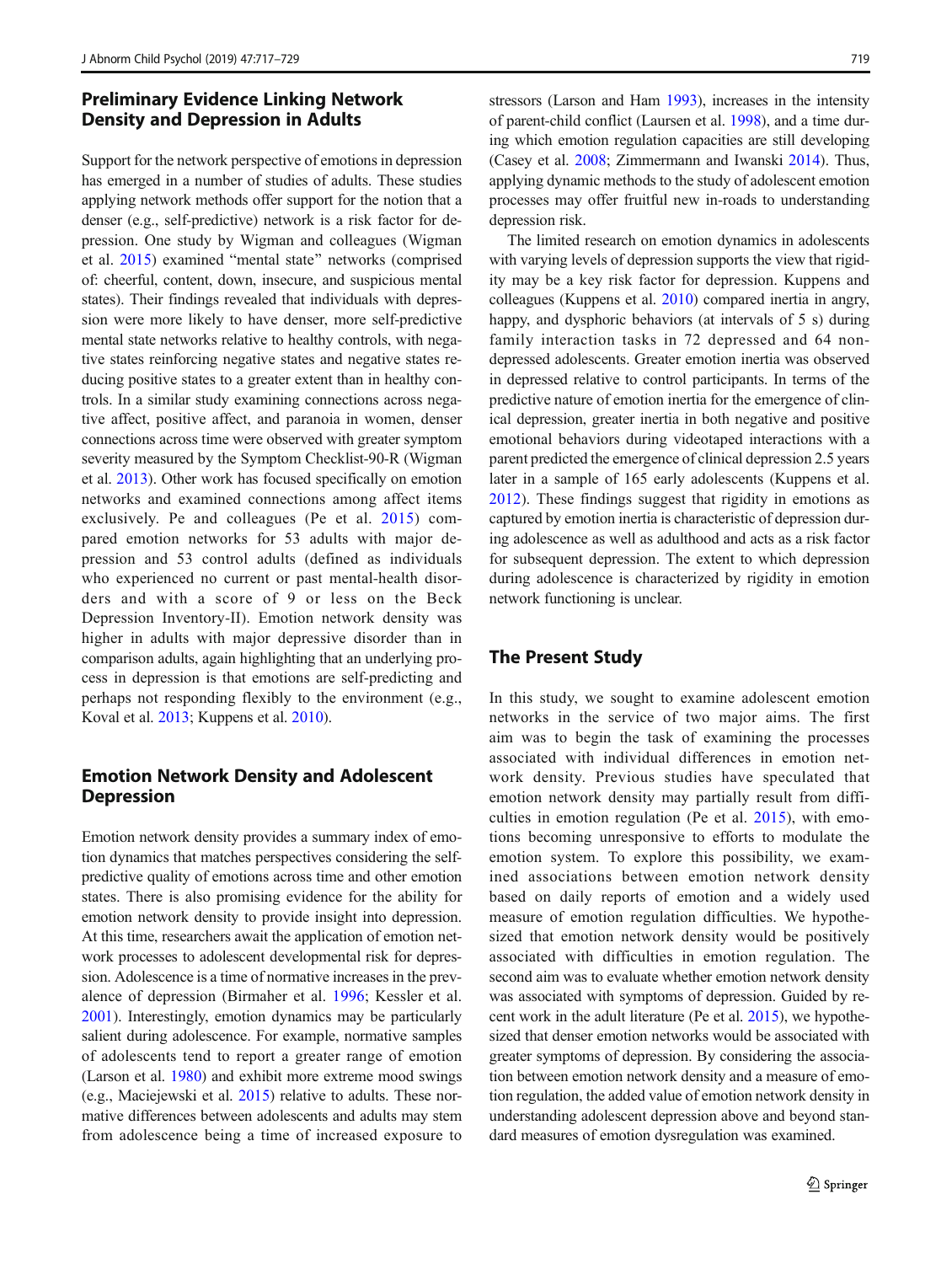# Method

The present study made use of data from The Family Life Optimizing Well-being (FLOW) study, an intensive longitudinal study designed for the study of day-to-day intraindividual variability across a range of domains of functioning in parents and their adolescent children, including emotions, family functioning, school experiences, and wellbeing. Detailed information on the larger study is available in Brinberg et al. ([2017](#page-10-0)) and Fosco and Lydon-Staley ([2017\)](#page-11-0). Ethics approval for the study procedures was obtained from the Institutional Review Board at The Pennsylvania State University.

## **Participants**

Participants were 151 families of 9th and 10th grade adolescents (93 female, 58 male) recruited through high schools in Pennsylvania. Families were eligible for participation if they met six criteria: (1) a family with one 9th or 10th Grade student, (2) status as a "two-parent" family, defined as having two caregiving adults living in the same house for at least two years, (3) youth were required to live in one household continuously, (4) all participants were required to be able to read and write English fluently, (5) internet access and means to complete daily surveys at home, and (6) consent and assent to participate from the parent and adolescent, respectively. Adolescent participants were between 13 and 16 years of age ( $M = 14.60$ ,  $SD = 0.83$ ) and identified (via parent report) as White (83.4%), Asian (4.6%), African American/Black (4.6%), Native American/American Indian (0.7%), Hispanic/ Latino (0.7%), Multiracial (5.3%), missing information (0.7%). Caregivers (92.7% mothers, 4.64% fathers, 1.30% stepmothers, 0.7% aunts, 0.7% foster mothers) had an average age of 43.4 ( $SD = 6.9$ ) years and self-identified as White (90.1%), Asian (3.3%), African American/Black (2.6%), Native American/American Indian (0.7%), Hispanic/Latino  $(0.7\%)$ , Multiracial  $(2.0\%)$ , and missing information  $(0.7\%)$ . Adolescent participants reported GPAs of 'Mostly A's'  $(n =$ 97), 'Mostly B's'  $(n = 35)$ , 'Mostly C's'  $(n = 16)$ , 'Mostly D's'  $(n = 1)$ , and 'Mostly lower than D's"  $(n=2)$ . Caregivers had a yearly family income ranging from '\$20,000' to '\$125,000 or more' (Median = '70,000–79,999′). Caregivers' education spanned graduate or professional training (23.2%), college degree (27.8%), associate's degree or > one year college (30.5%), and high school degree or similar (15.2%), less than a high school degree (2.7%), or missing information (0.7%).

## Procedure

Families were recruited through emails sent to parents from school principals. Interested parents received a web link with study information and a consent form. After confirming that

the family met inclusion criteria, adolescents were contacted with a description of the study and an opportunity to assent or decline participation. If the adolescent assented, an email was sent to the youth with a baseline survey which contained demographic questionnaires, the DERS-SF, and the RCADS-SV used in the present study. The baseline survey contained additional scales related to global family functioning and wellbeing that were not the focus of the present study. Once the youth completed the baseline survey, the caregiver received his/her baseline survey which also contained scales on family functioning and demographics. Upon completion of the baseline survey, a 21-day daily diary protocol was initiated. Links to daily questionnaires were emailed separately to parents and adolescents at 7:00 PM each night in their time-zone, followed by a reminder text message or phone call to notify that the survey links had been sent. Participants were instructed to complete the daily survey before going to bed, although access links remained open until 9:00 AM the next morning. In cases where participants completed surveys the following morning, they were instructed to report on the previous day. Daily questionnaires took approximately 5 min to complete. The surveys included questions on family functioning (e.g., cohesion and conflict) and school experiences in addition to the emotion items reported in the present manuscript. Parents and adolescents were compensated with gift cards to [Amazon.](http://amazon.com) [com](http://amazon.com) or Wal-Mart (based on preference) at each study phase: \$25 each after completing the baseline assessment; \$2.50 for the first 4 daily surveys of each week, and \$5 for the last 3 surveys of each week (up to \$25 per week). Continued participation through the daily diary was further incentivized through the use of a raffle for which an iPad mini was available as a prize. Every week in which all daily questionnaires were completed resulted in one entry into the raffle drawing.

#### Measures

The present study made use of adolescents' reports of daily emotion from the daily diary component of the study as well as demographic, depression, and trait emotion regulation characteristics from the baseline surveys completed by the adolescent participants prior to the daily diary protocol.

Depression Adolescent depression was measured using the depression subscale of the Revised Child Anxiety and Depression Scale-Short Version (RCADS-SV; Ebesutani et al. [2012](#page-11-0)). The measure was scored indicating the frequency with which symptoms of depression were experienced, with scores ranging from 1 ("Never") to 4 ("Always"). Higher values on this scale reflected higher levels of depressive symptoms. The depression subscale has shown excellent internal reliability in previous work (Esbjorn et al., 2012) and for the current sample the measure demonstrated high reliability ( $\alpha$  = 0.91). Participants reported a mean score of 1.53 ( $SD = 0.58$ ).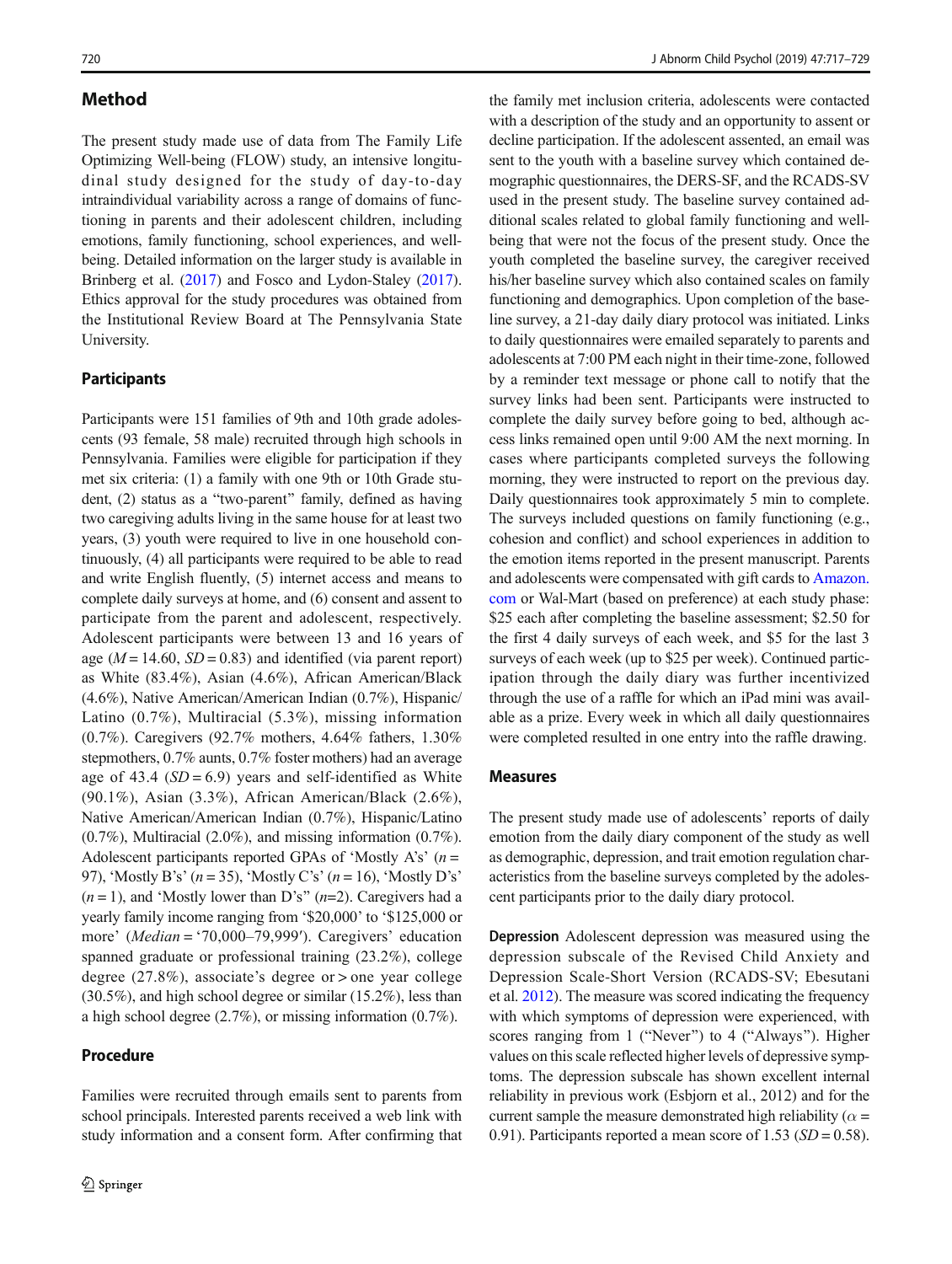<span id="page-4-0"></span>Difficulties in Emotion Regulation Emotion regulation was measured using The Difficulties in Emotion Regulation Scale Short Form (DERS-SF; Kaufman et al. [2016](#page-11-0)), a short version of the Difficulties in Emotion Regulation Scale (DERS; Gratz and Roemer [2004\)](#page-11-0). The DERS is one of the most widely used self-report measures of emotion regulation deficits and has shown good internal reliability and convergent validity with adolescents (Neumann et al. [2010](#page-12-0); Weinberg and Klonsky [2009\)](#page-12-0). The DERS-SF has been shown to capture dimensions of emotion regulation deficits measured by the original DERS, exhibit correlations with clinically relevant scales in a way that mirrors correlations observed when using the full DERS, and has shown good internal reliability (Kaufman et al. [2016](#page-11-0)).

In line with the multidimensional nature of emotion regulation (e.g., Cole et al. [2004;](#page-11-0) Gratz and Roemer [2004](#page-11-0)), the DERS-SF incorporates 6 subscales in the measurement of emotion regulation, including 1) awareness and understanding of emotional responses, 2) acceptance of emotions, 3) the ability to control impulsive behaviors when experiencing negative emotions, 4) the ability to employ situationally appropriate emotion regulation strategies to meet one's goals, 5) the ability to engage in goal-directed behavior while experiencing negative emotions, and 6) the extent to which one is clear about which emotions one is experiencing. The total scale and subscales were scored to provide a score indicating the frequency with which emotion dysregulation is typically experienced, with scores ranging from 1 ("Almost never") to 5 ("Almost always"). The total scale exhibited high reliability ( $\alpha = 0.91$ ) and the subscales exhibited satisfactory reliability: awareness  $(\alpha = 0.76)$ , non-acceptance ( $\alpha = 0.84$ ), impulse control ( $\alpha =$ 0.89), goal-directed behavior ( $\alpha$  = 0.83), strategies ( $\alpha$  = 0.88), and clarity ( $\alpha$  = 0.85). Participants reported a mean total score of  $2.05$  ( $SD = 0.73$ ). Mean scores for subscales are presented in Table 1.

Daily Emotion Daily emotion was measured at the end of each day using items adapted from the Profile of Mood States - Adolescents (POMS-A; Terry et al. [2003](#page-12-0)) of the form, "How much of the time today did you feel...?" Four emotion scales, each consisting of two items – happiness (happy, content), depression (depressed, sad or blue), anxiety (worried, afraid), and anger (angry, annoyed) – were computed. Participants rated how much they felt each emotion that day, using a slider scaled 0 ("None of the time") to 10 ("All of the time") with 0.1 increments. A generalizability theory approach was taken to assess the reliability of the multi-item affect scales (see Bolger and Laurenceau [2013\)](#page-10-0). Happiness, depression, anger, and anxiety scales all exhibited reliable within-person variability in emotion over the course of the study, with reliability scores of 0.80, 0.81, 0.72, and 0.75, respectively. Taking the mean of each participants' daily reports, participants reported a mean happiness of 8.03 ( $SD = 1.87$ ), a mean anger of 1.74 ( $SD = 1.63$ ), a mean depression of 1.20 ( $SD = 1.67$ ), and a mean anxiety of 1.31  $(SD = 1.73)$ .

Out of a possible 3171 days, complete data on daily emotion scales were available for 2823 days (89.03%). Complete data for the scales was available for an average of  $18.70$  (SD = 2.65) days across participants. Pearson correlations between number of days completed and key study variables revealed that participants completing more days exhibited fewer emotion dysregulation difficulties as assessed by the DERS-SF  $(r = -0.20, p = 0.01)$  and were older  $(r =$ 0.18,  $p = 0.03$ ) relative to participants completing fewer days. Number of days completed was not significantly correlated with symptoms of depression  $(r = -0.14, p =$ 0.08). Independent samples t-tests revealed no significant difference in the number of days completed across genders  $(t = -0.10, p = 0.92)$ .

Table 1 Emotion network density, symptoms of depression, and emotion regulation: Correlations and descriptive statistics

| Variables                 | 1        | 2            | 3         | 4        | 5        | 6        | 7        | 8    | 9    |
|---------------------------|----------|--------------|-----------|----------|----------|----------|----------|------|------|
| 1. Network Density        | 1        |              |           |          |          |          |          |      |      |
| 2. Depression             | $0.22**$ |              |           |          |          |          |          |      |      |
| 3. DERS-SF Total          | 0.13     | $0.64**$     |           |          |          |          |          |      |      |
| 4. Non-Acceptance         | $0.23**$ | $0.57**$     | $0.78**$  |          |          |          |          |      |      |
| 5. Goals                  | 0.09     | $0.50**$     | $0.76***$ | $0.54**$ | 1        |          |          |      |      |
| 6. Strategies             | 0.08     | $0.65**$     | $0.87**$  | $0.66**$ | $0.69**$ | 1        |          |      |      |
| 7. Clarity                | 0.07     | $0.47**$     | $0.78**$  | $0.63**$ | $0.44**$ | $0.62**$ | 1        |      |      |
| 8. Impulse                | $-0.01$  | $0.39**$     | $0.77**$  | $0.52**$ | $0.56**$ | $0.68**$ | $0.49**$ | 1    |      |
| 9. Awareness              | 0.08     | $0.19*$      | $0.36**$  | 0.06     | 0.03     | 0.09     | $0.24**$ | 0.13 |      |
| Variables                 | 1        | $\mathbf{2}$ | 3         | 4        | 5        | 6        | 7        | 8    | 9    |
| Mean                      | 1.33     | 1.53         | 2.05      | 1.94     | 2.48     | 1.88     | 1.84     | 1.67 | 2.50 |
| <b>Standard Deviation</b> | 0.27     | 0.58         | 0.73      | 1.00     | 1.08     | 1.06     | 0.95     | 0.93 | 1.03 |

*Notes:* DERS-SF = Difficulties in Emotion Regulation Scale Short Form;  $N = 151$ ;  ${}^*p < .05$ ;  ${}^*{}^*p < .01$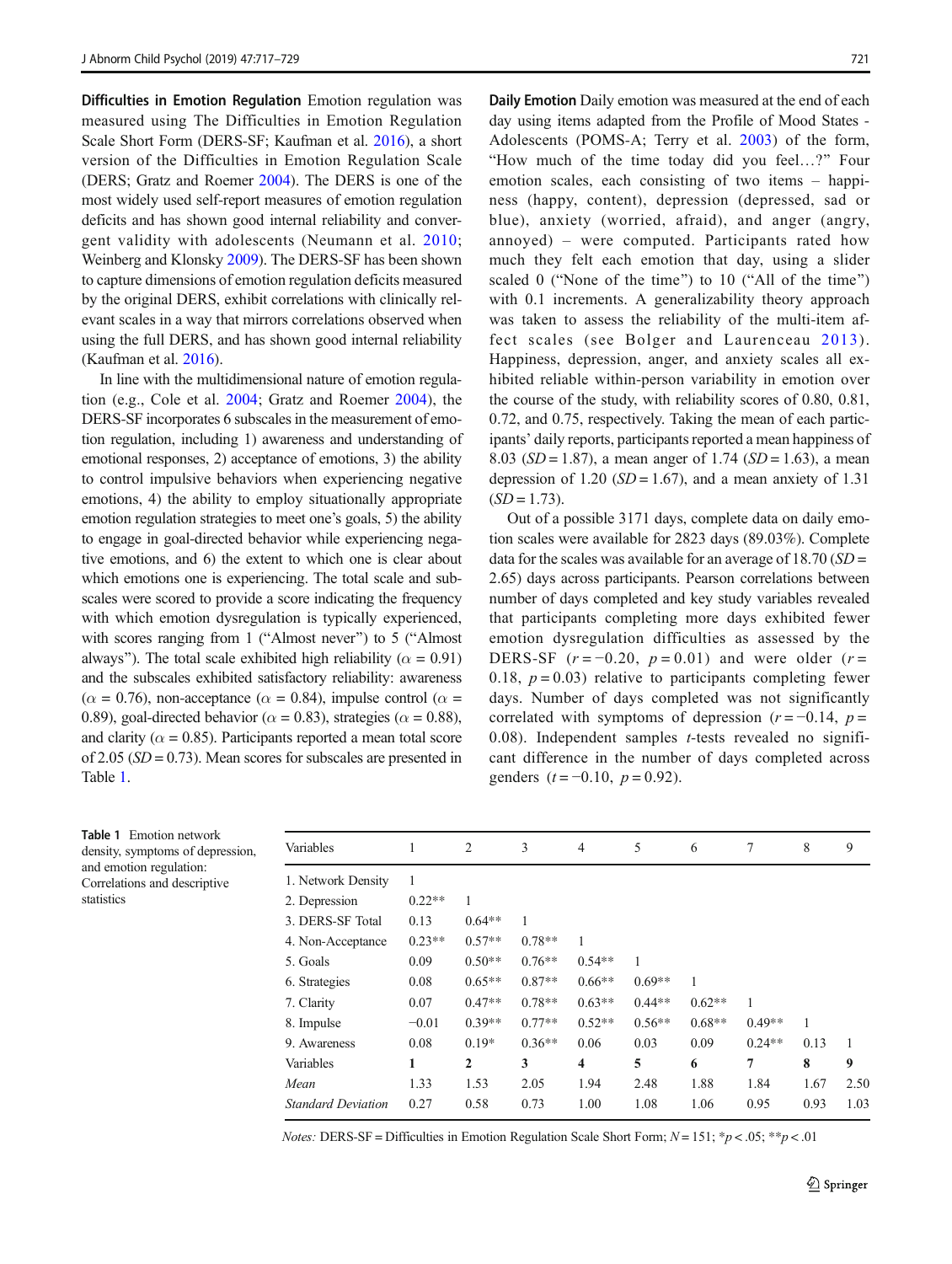#### <span id="page-5-0"></span>Data Analysis

The daily emotion scales were lagged by one day to create previous day (t-1) happiness, depression, anxiety, and anger scores. Days with missing data on daily emotion were removed leaving a total of 2444 days of data. The intensive repeated measures data (2444 days nested within 151 persons) were analyzed using multilevel models (Snijders and Bosker [2012](#page-12-0)). Both outcome and predictor variables were within-person standardized before the analysis to minimize the extent to which associations between symptoms of depression and network density were driven by individual differences in emotion variance (Pe et al. [2015](#page-12-0)). By creating within-person standardized variables, each individual's emotion time series had a mean of 0 and a standard deviation of 1. A second motivation for using within-person standardized variables was to render the coefficients representing different edges in the network comparable to one another, as raw regression coefficients are sensitive to scale and variance differences across variables (see Bringmann et al. [2016](#page-10-0); Bulteel et al. [2016](#page-10-0); Pe et al. [2015;](#page-12-0) Schuurman et al. [2016](#page-12-0) for further discussions of this approach).

Separate multilevel models for each emotion outcome were used to estimate time-lagged associations among all emotions in order to create the emotion network density term. This emotion density term combines within-emotion associations over time that have been used to assess emotion inertia (e.g., Kuppens et al. [2010\)](#page-11-0) with cross-emotion associations over time that have assessed the interplay of different emotions over time (e.g., Pe and Kuppens [2012\)](#page-12-0). Using happiness as an example, models for emotion network density were constructed as.

Level 1:

Happiness<sub>i,t</sub> = 
$$
\beta_{0i} + \beta_{1i}
$$
Happiness<sub>i,t-1</sub>  
+  $\beta_{2i}$ Depression<sub>i,t-1</sub> +  $\beta_{3i}$ Anxiety<sub>i,t-1</sub>  
+  $\beta_{4i}$ anger<sub>i,t-1</sub> +  $e_{it}$  (1)

where  $Happiness_{i,t}$  is the emotion of interest (anxiety, depression, and anger were modeled in separate models of the same form) for person *i* on day *t*;  $\beta_{1i}$  indicates within-person differences in happiness on day t associated with happiness at day t- $1; \beta_{2i}$  indicates within-person differences in happiness on day t associated with depression at day  $t-1$ ;  $\beta_{3i}$  indicates within-person differences in happiness on day  $t$  associated with anxiety at day  $t-1$ ;  $\beta_{4i}$  indicates within-person differences in happiness on day  $t$  associated with anger at day  $t-1$ ; and  $e_{it}$  are day-specific residuals that are allowed to autocorrelate (AR1). Parameters  $\beta_1$  to  $\beta_4$  allowed an estimation of the unique contribution of each emotion at day  $t-1$  on happiness at day  $t$ .

Person-specific intercepts and associations (from the Level 1 model) were specified (at Level 2) as.

Level 2:

$$
\begin{aligned} \beta_{0i} &= \gamma_{00} \\ \beta_{ki} &= \gamma_{k0} + u_{ki} \end{aligned} \tag{2}
$$

where  $\gamma s$  are sample-level parameters and the *us* are residual between-person differences. The random effects were assumed to come from a multivariate normal distribution, estimating an unstructured covariance matrix of the random effects. It was assumed that the day-to-day emotion processes were stable over time (i.e., that the data were weakly stationary). The Kwaitkowski-Phillips-Schmit-Shin test from the tseries package in R (Trapletti & Hornik, [2017](#page-12-0)) was used to examine the extent to which the data met the assumption of stationarity. The assumption was met for 571 of the 604 (4 emotions X 151 participants) instances, with only 33 (5.46%) instances not meeting this assumption. Findings reported below were robust to the exclusion of participants with at least one emotion time series that violated the assumption of stationarity.

Individual participants'slopes were then extracted from the four multilevel models, taking the form  $\beta_{ki} = \gamma_{k0} + u_{ki}$ . As the interest was in the strength of the connections between emotion states regardless of directionality, the sum of the absolute value of the 16 slopes was calculated to represent the density of the emotion network for each participant. Models were fit using the nlme package in R (Pinheiro et al. [2015\)](#page-12-0) using maximum likelihood estimation. Pearson correlations were then computed to examine the associations between emotion network density, symptoms of depression, and difficulties in emotion regulation before forced-entry multiple, Poisson regression analyses were employed to examine the association between emotion network density and symptoms of depression while controlling for difficulties in emotion regulation, age, and gender. Gender was a factor variable with female as the reference category. The choice of Poisson regression reflected the positive skew of the RCADS-SV variable. We additionally examined potential effects of missing data by reanalyzing the data after days with missing data were imputed with participants' mean emotions across their time series. The results were unchanged and, as such, the original results were obtained and presented below.

To examine the robustness of the findings, an additional emotion network density index was created by substituting the within-person standardized scores with person-mean deviated scores and controlling for the mean level of the emotion scales across the 21 days at level 2 of the multilevel models. The use of person-mean deviated variables has been taken in previous studies (e.g., Bringmann et al. [2016;](#page-10-0) Pe et al. [2015](#page-12-0)) The association between network density and both symptoms of depression,  $r(149) = 0.37$ ,  $p < 0.001$ , and the DERS-SF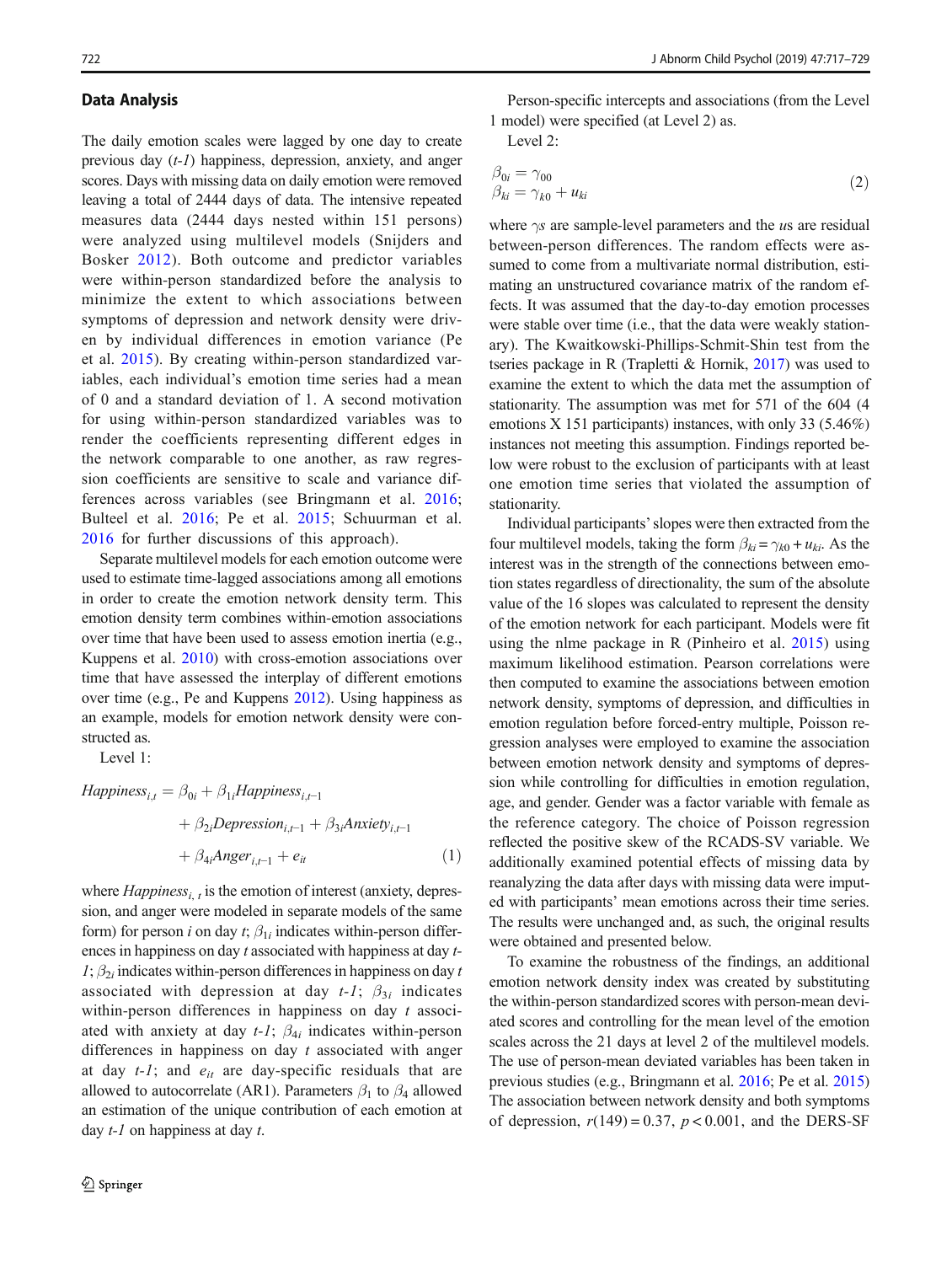overall score,  $r(149) = 0.42$ ,  $p < 0.001$ , were significant when using the within-person standardized versus within-person deviated variables. In light of concerns of the role of variability in emotion scores across both persons and emotions on edge strength (Pe et al. [2015;](#page-12-0) Schuurman et al. [2016\)](#page-12-0), we continued with the more conservative, within-person standardized version of emotion network density. An additional emotion network density index was created by controlling for time of day in the multilevel models (eqs. [1](#page-5-0) and [2\)](#page-5-0). No associations between emotion and time of day emerged and the results for associations among emotion network density and depression were unchanged.

To further examine the robustness of the findings, a dichotomous depression variable was created based on previous research (Chorpita et al. [2005](#page-11-0)). Participants with scores of 21 or greater on the RCADS-SV were classified as a depressed group  $(n = 26)$ . Participants with scores lower than 21 on the RCADS-SV  $(n = 125)$  were classified as a non-depressed group. Independent samples t-tests were used to test for differences in emotion network density across the two groups.

## **Results**

#### Emotion Network Density: Descriptive Statistics

The mean emotion network density for the sample was 1.33  $(SD = 0.27)$ . To examine associations between emotion network density and missing data, Pearson correlations revealed that the number of days completed by participants was not systematically associated with emotion network density  $(r =$ 0.11,  $p = 0.17$ ). Figure 1 provides an illustration of emotion network density for two participants. Each emotion state at

time  $t$  is represented by a node in the network and relations between emotion states from time  $t-1$  to time  $t$  are represented by weighted arrows (indicating connection strength) between nodes. The arrow from emotion state  $k$  to emotion state  $j$  is a visual depiction of the weight  $\beta_{ki}$ , expressing the strength of the association between emotion state  $k$  at time  $t-1$  and emotion state  $j$  at time  $t$ . The thickness of the arrows indicates the strength of the association: the thicker the arrow between two nodes, the stronger the association. Table [2](#page-7-0) presents correlations between emotion network density and the mean values of all emotions for each participant across the daily diary study. Emotion network density was positively associated with the experience of negative emotions (anxiety, anger, and depression) and negatively associated with the experience of happiness.

# Emotion Network Density: Associations with Emotion Regulation

Table [1](#page-4-0) presents the correlations between emotion network density, symptoms of depression, as well as the DERS-SF total scale and subscales. Emotion network density was not significantly correlated with the DERS-SF total score  $(r =$ 0.13,  $p = 0.12$ ). Examining correlations among emotion network density and subscales of the DERS-SF, emotion network density was associated with non-acceptance  $(r = 0.23)$ ,  $p < 0.01$ ) but not with the other subscales (all  $ps > 0.05$ ).

## Emotion Network Density: Associations with Depression

As hypothesized, emotion network density was correlated with symptoms of depression  $(r = 0.23, p = 0.01)$ , with larger



Fig. 1 Graphic display of emotion network dynamics for two participants. The 4 emotion states are:  $Hpp =$  happiness,  $Anx =$  anxiety, Ang = anger, Dpr = depression. The thickness of the arrows represents the strength of the connections between any two pairs of emotions (one emotion state at time  $t-1$  and the other at time  $t$  across days). To facilitate comparisons between both networks, the maximum thickness of the arrows was set to the maximum connection strength across both

networks (a value of 0.38). The network on the left is associated with an overall affect network density score of 1.06 while the network on the right has a score of 1.60. These values were chosen to represent networks with density values at  $\pm 1$  standard deviation (0.27) around the mean (1.33). Thus, the network on the left is a less dense emotion network relative to the network on the right. The networks were constructed using qgraph in R (Epskamp et al. [2012](#page-11-0))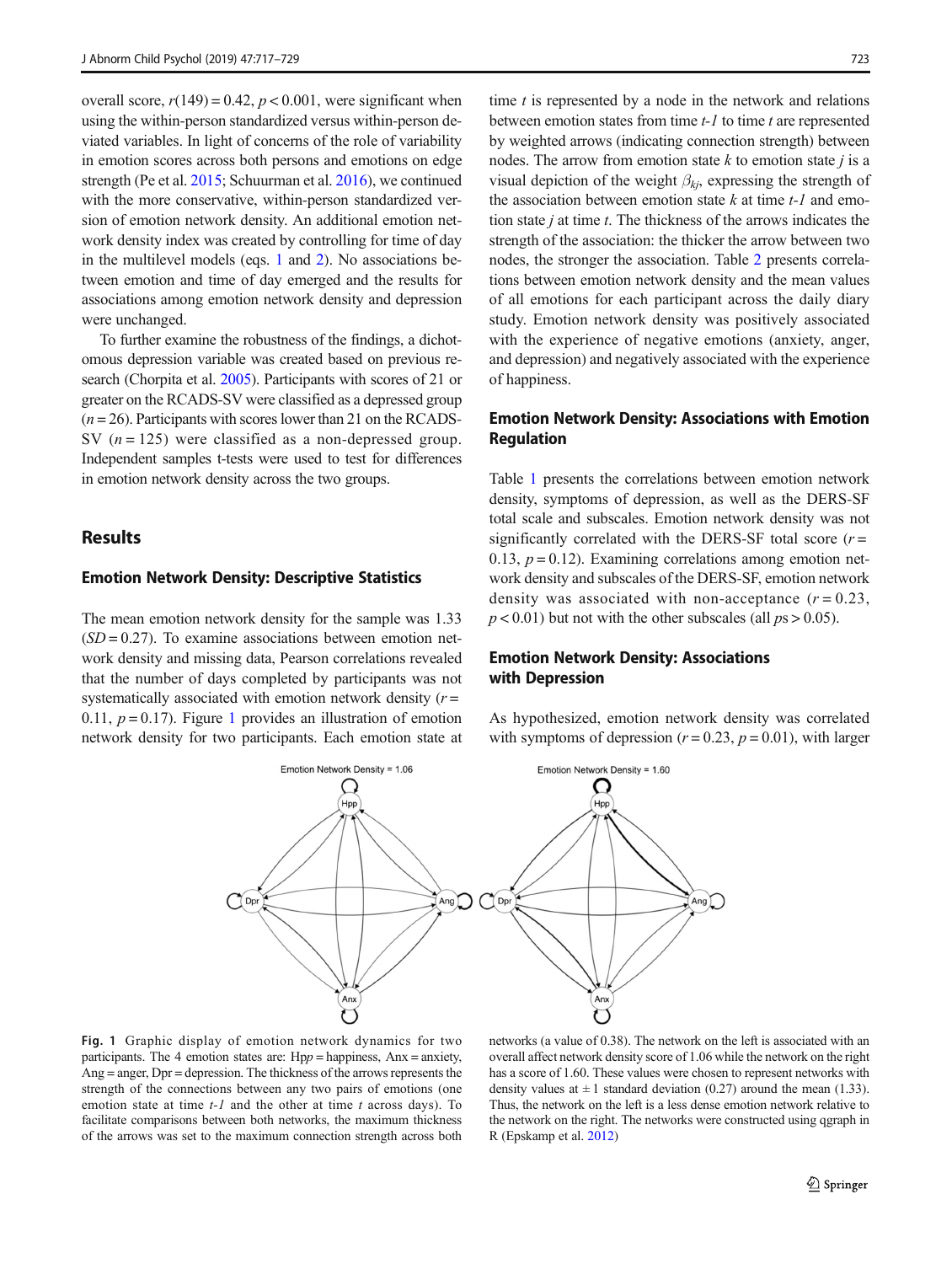<span id="page-7-0"></span>Table 2 Correlations of mean emotions during the daily diary, symptoms of depression, and emotion network density

| Variables          |           |            | 3          | 4          |            |
|--------------------|-----------|------------|------------|------------|------------|
| 1. Network Density |           |            |            |            |            |
| 2. RCADS-SV        | $0.22**$  |            |            |            |            |
| 3. Mean Anger      | $0.18*$   | $0.57***$  |            |            |            |
| 4. Mean Anxiety    | $0.28***$ | $0.66***$  | $0.76***$  |            |            |
| 5. Mean Happiness  | $-0.21**$ | $-0.58***$ | $-0.60***$ | $-0.52***$ |            |
| 6. Mean Depression | $0.19*$   | $0.68***$  | $0.83***$  | $0.85***$  | $-0.69***$ |
|                    |           |            |            |            |            |

*Notes:* RCADS-SV = Revised Child Anxiety and Depression Scale-Short Version;  $N = 151$ ;  $*p < 0.05$ ; \*\*p < 0.01; \*\*\*p < 0.001. Emotions are the mean of the participant time series for each emotion across the daily diary phase of the study

emotion network density values associated with more symptoms of depression (Table [1\)](#page-4-0). Similar findings emerged when the dichotomous depression variable was used. There was a difference in overall network density for participants in the non-depressed group  $(M = 1.31, SD = 0.27)$  compared to the depressed group ( $M = 1.45$ ,  $SD = 0.25$ ),  $t(37.90) = 2.72$ ,  $p =$ 0.01, with depressed participants exhibiting higher network density relative to non-depressed participants.

Forced entry, Poisson multiple regression analysis (Table 3) indicated that depressive symptoms were associated with emotion network density, DERS-SF total score, gender, and age,  $\chi^2(4) = 133.76$ ,  $p < 0.001$ . Adolescents exhibiting more depressive symptoms had higher emotion network density scores ( $\beta = 0.22$ ,  $p = 0.004$ ) and greater difficulties in emotion regulation ( $\beta = 0.29$ ,  $p < 0.001$ ). Neither gender ( $\beta$  $= 0.4, p = 0.38$ ) nor age ( $\beta = 0.01, p = 0.76$ ) were associated with symptoms of depression.

# Post-Hoc Analyses of the Components of Emotion **Networks**

To probe the regression results further, we conducted post-hoc exploratory analyses of specific metrics reflecting aspects of the global network density score: self-loops, instrength, and

Table 3 Results of the Poisson multiple regression analyses examining the associations between emotion network density and symptoms of depression

|                                | Depression |                                                            |         |      |
|--------------------------------|------------|------------------------------------------------------------|---------|------|
|                                |            | <i>Estimate Standard Error p value <math>Exp(B)</math></i> |         |      |
| Intercept                      | $1.80***$  | 0.12                                                       | < 0.001 | 6.04 |
| <b>Emotion Network Density</b> | $0.22**$   | 0.08                                                       | < 0.01  | 1.07 |
| <b>DERS-SF Total Score</b>     | $0.29***$  | 0.03                                                       | < 0.001 | 0.96 |
| Gender                         | 0.04       | 0.04                                                       | 0.38    | 1.27 |
| Age                            | 0.01       | 0.03                                                       | 0.76    | 0.95 |

Notes: All predictors were sample-mean centered to facilitate interpretation of the intercept as level of depression for the prototypical participant. Gender was a factor with female as the reference category.  $N = 151$ . \*\*  $p < 0.01$ , \*\*\* $p < 0.001$ 

outstrength. Self-loops reflect the association between values of an emotion at time  $t-1$  to time  $t$  and are often used as an indication of emotion inertia, or rigidity (e.g., Jahng et al. [2008\)](#page-11-0). It was calculated as the absolute value of the slope in which the value of an emotion scale at time  $t-1$  was predicted by its value at time *t. Instrength* reflects a given emotion's susceptibility to being affected by other emotions. It was calculated as the sum of the absolute value of the three slopes in which other emotions predicted a given emotion. Outstrength refers to the degree to which a given emotion provides input to other emotions in the network and is calculated as the sum of the absolute value of the three slopes in which a given emotion predicted other emotion. Both instrength and outstrength have been used as more fine-grained indices of emotion network functioning in previous work (Bringmann et al. [2016;](#page-10-0) Fisher et al. [2017](#page-11-0)).

Table 4 presents the correlations between self-loops, instrength, outstrength, and symptoms of depression. Anger and anxiety self-loops were not associated with symptoms of depression ( $p_s > 0.05$ ). The self-loops for both depression ( $r =$ 0.25,  $p = 0.002$ ) and happiness ( $r = 0.22$ ,  $p = 0.01$ ) were positively associated with symptoms of depression. Instrength for anxiety and happiness were not associated with symptoms of depression ( $ps > 0.05$ ). The instrength of both anger ( $r = 0.17$ ,  $p = 0.03$ ) and depression ( $r = 0.23$ ,  $p = 0.01$ ) were positively associated with symptoms of depression. Outstrength for anger, depression, and happiness were not associated with symptoms of depression (all  $ps > 0.05$ ). Outstrength for anxiety was associated with symptoms of depression ( $r = 0.16$ ,  $p = 0.05$ ).

Table 4 Pearson correlations among emotion network components and symptoms of depression by emotion

|            | Instrength | Outstrength | Self-<br>loop |
|------------|------------|-------------|---------------|
| Anger      | $0.17*$    | 0.05        | $-0.08$       |
| Anxiety    | 0.07       | $0.16^{+}$  | 0.11          |
| Depression | $0.23**$   | 0.12        | $0.25**$      |
| Happiness  | $-0.10$    | 0.14        | $0.22**$      |

Notes: \*\*p < 0.01; \*p < 0.05; \* p = 0.05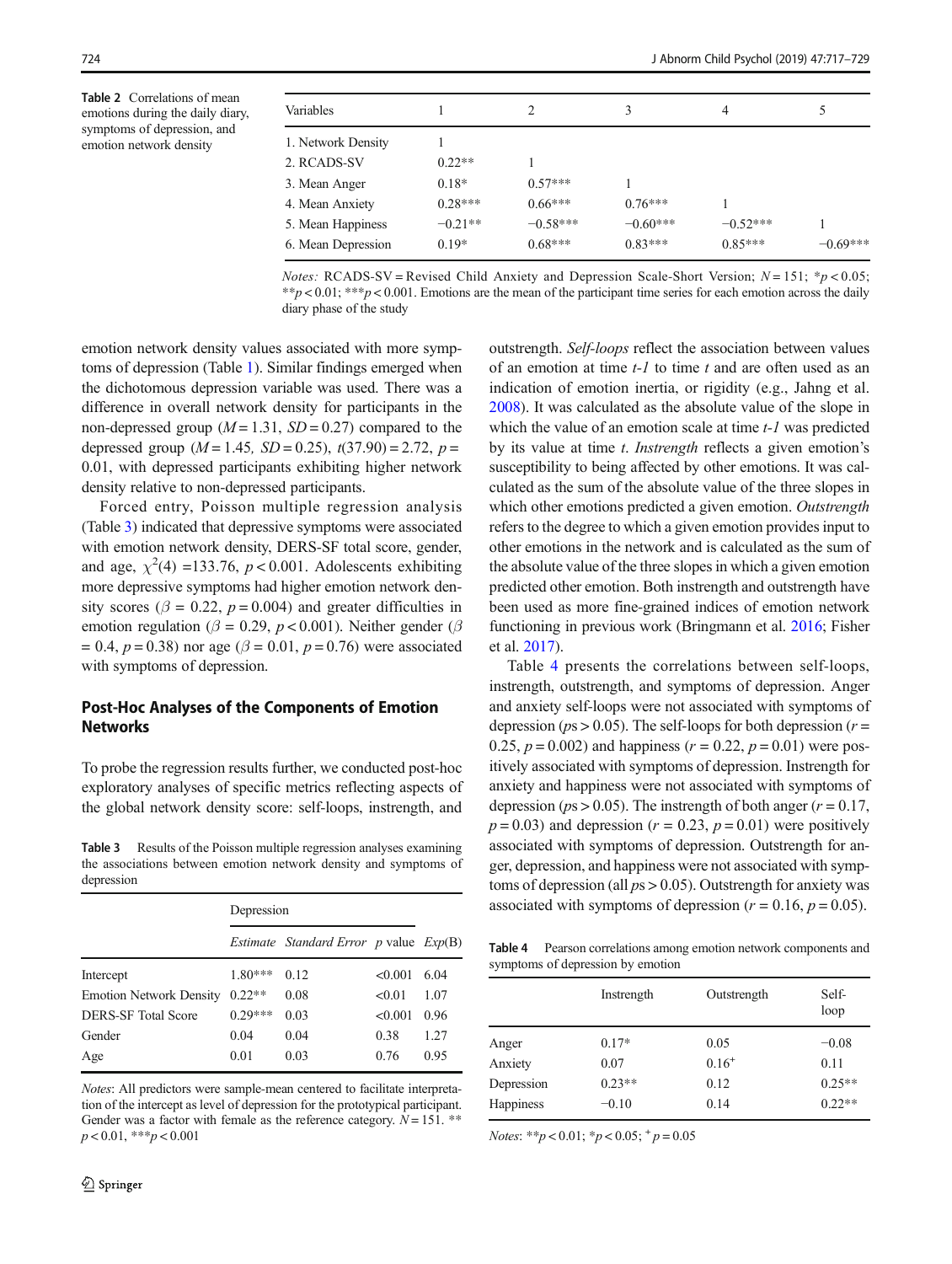Following-up the association between non-acceptance and emotion network density, correlations between self-loops, instrength, outstrength, and non-acceptance were examined. Depression instrength ( $r = 0.22$ ,  $p = 0.007$ ) and happiness outstrength  $(r = 0.17, p = 0.04)$  were positively associated with non-acceptance. No other associations emerged.

# **Discussion**

The present study examined individual differences in emotion network density during adolescence and their associations with symptoms of depression. Partial support for the hypothesis that emotion network density would be associated with emotion regulation ability emerged such that emotion network density was associated with one subscale – the nonacceptance subscale – of the emotion regulation scale, but was not associated with either the total score or other subscales of the measure. As hypothesized, greater emotion network density was associated with more symptoms of depression. Notably, the association between emotion network density and symptoms of depression was significant above and beyond a trait measure of emotion dysregulation that has been widely used to assess emotion regulation difficulties (Gratz and Roemer [2004;](#page-11-0) Kaufman et al. [2016\)](#page-11-0).

#### Emotion Network Density and Emotion Regulation

Previous studies have speculated that emotion network density may partially result from difficulties in emotion regulation (Pe et al. [2015\)](#page-12-0). Theory on emotion network density suggests that density indicates the extent to which the emotion system is rigid, resistant to both regulation efforts and situational demands (Kuppens and Verduyn [2015;](#page-11-0) Pe et al. [2015](#page-12-0)). The role of emotion regulation difficulties in individual differences in emotion network density was partially supported in that, while network density was not correlated with the total emotion regulation scale nor the majority of its subscales, it was correlated with the non-acceptance subscale.

Acceptance refers to openness to emotional experiences, even if those experiences are uncomfortable. The association between emotion network density and non-acceptance may be explained by the tendency for quicker recovery of emotions relative to other emotion regulation approaches such as suppression (Campbell-Sills et al. [2006;](#page-10-0) Liverant et al. [2008\)](#page-12-0). In these studies, acceptance modulated the duration of emotion states, a characteristic that would result in lower coefficients within emotion states across time. In terms of the cross-lagged components of the emotion network (i.e., associations between affective states across time), a feature of nonacceptance is the tendency to have secondary emotional responses to one's emotions (Gratz and Roemer [2004](#page-11-0)), for example responding to the experience of anxiety with anger.

Indeed, items on the DERS-SF non-acceptance scale capture the tendency to experience secondary emotion reactions (e.g., "When I'm upset, I become irritated with myself for feeling that way^). Thus, the tendency for participants high in nonacceptance to experience secondary emotional reactions may be a process through which between-person differences in non-acceptance resulted in higher coefficients between emotional states across time. Post-hoc analyses indicating significant correlations among non-acceptance and both depression in strength and happiness outstrength, indices of the extent of the interplay between emotion states across time, are in line with this interpretation.

# Emotion Network Density and Symptoms of Depression

By demonstrating that emotion network density was associated with symptoms of depression in adolescents, our results extend findings in adults that denser emotion networks are associated with major depressive disorder (Pe et al. [2015\)](#page-12-0). For both adolescents and adults, then, depression is characterized by dense temporal connections within and between emotions that may encourage the spread of emotion across time and states (Kuppens and Verduyn [2015](#page-11-0)). This self-predictive quality of dense emotion networks may indicate a rigidity of the emotional system that may undermine flexible responding to changing environmental demands.

The use of an emotion network density score reflected the interest in capturing the self-predictive nature of the emotion system as a whole. The approach allowed for heterogeneity across participants in terms of the edges that were contributing to high emotion network density, in line with recent findings of idiographic emotion dynamics (Fisher et al. [2017](#page-11-0)). By examining components of networks, depression and happiness self-loops, anger and depression instrength, and anxiety outstrength emerged as components that were systematically associated with symptoms of depression. Consistent with the diagnostic conceptualization of depression as persistent sadness, our findings indicated that adolescents who experienced more rigid depressed emotions across days (self-loops) were more likely to report higher levels of depression. More novel insights can be drawn from findings related to instrength and outstrength. Specifically, anger and depression instrength – their probability of being affected by other emotions – were associated with risk for depression. Likewise, anxiety outstrength also was correlated with depressive symptoms. These findings for anger and depression instrength, and anxiety outstrength reinforce theoretical treatments of emotion dynamics in which cross-emotion transfer has been highlighted (Gross and Muñoz [1995\)](#page-11-0). The findings also suggest that understanding of the processes that may create risk for depression will entail the consideration of emotions beyond depression and the assessment of emotion networks. They also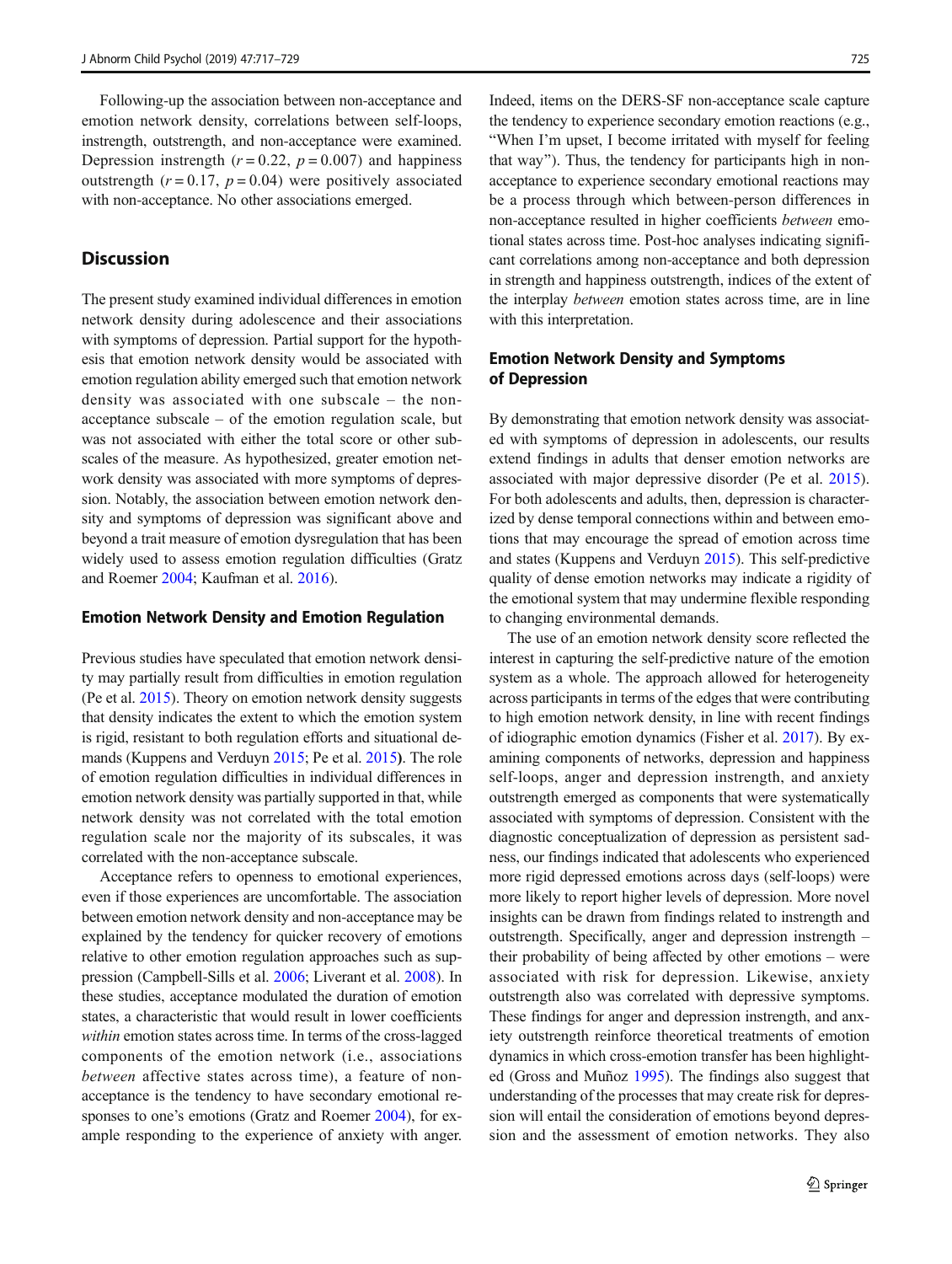suggest the necessity of considering emotion regulation processes beyond those that aim to alleviate depression by impacting the duration of depressed mood in daily life (e.g., affect repair; Hemenover et al. [2008](#page-11-0)) and focusing on regulation strategies that will impact the effect of emotions beyond depression (e.g., anxiety) on the duration and experience of depressed mood (e.g., acceptance of emotions; Gratz and Roemer [2004\)](#page-11-0).

Linking greater network density with greater symptoms of depression during adolescence adds to findings that have shown that, despite differences in emotion dynamics across developmental periods (e.g., Larson et al. [1980](#page-12-0); Maciejewski et al. [2015\)](#page-12-0), individual differences in emotion dynamics associated with depression in adults (e.g., inertia; Kuppens et al. [2010;](#page-11-0) Silk et al. [2003;](#page-12-0) Neumann et al. [2011\)](#page-12-0) also demonstrate relevance for understanding depression during adolescence. A promising next step will be to examine whether changes in emotion network density within-person, over time can act as a warning sign for the onset of clinically relevant episodes of depression in adolescents as has been observed in adults (Wichers et al. [2016\)](#page-12-0).

#### Limitations and Future Directions

It is important to consider the findings in light of the study's strengths and limitations. The use of online surveys was cost effective and reduced the burden of repeated laboratory visits. Survey links were sent to unique participant email addresses but it cannot be verified that the intended participants completed their surveys (see Fricker and Schonlau [2002](#page-11-0) for discussion of online survey designs). Recruitment through schools constrained our ability to collect data on youth IQ, special education status, or diagnosis and treatment status, which would be helpful for future work. This information, as well as the recruitment of subpopulations with more specific characteristics, would allow a more thorough examination of how emotion network density may differ across subpopulations of adolescents relative to the examination that was possible given the wide array of participant demographics of the present sample. Depressive symptoms were measured concurrently with the intensive longitudinal data. As such, developmental inferences on the association between emotion network density and depression are not warranted without longitudinal analyses.

Emotion dynamics has been used as a catch-all term for both short-term emotional fluctuations and longer timescale mood swings (Kuppens [2015](#page-11-0)). The extent to which data collected across days are capturing emotion rather than mood has been raised (Hollenstein [2015\)](#page-11-0). Notably, although inertia has typically been examined at timescales shorter than days, inertia of negative affect from day to day is positively associated with depressive symptoms (Brose et al. [2015](#page-10-0)). Going forward, multiple timescale designs will be required to examine the degree to which end of day reports are capturing the quick reactions that occur when individuals encounter stimuli and the slower-moving feeling states that are less strongly tied to specific stimuli (Beedie et al. [2005\)](#page-10-0).

The current study used multiple-item emotion scales that allowed the reliable capture of within-person change. The inclusion of additional emotions—particularly positive emotions – would allow for analysis of the extent to which network density's association with depression is specific to the interplay among negative, positive, or all emotions. Previous work has shown that emotion network of negative but not positive emotions was associated with depression (Pe et al. [2015\)](#page-12-0). Other work has shown that greater stability and, potentially higher persistence, of positive emotion is associated with better psychological health (Gruber et al., [2013;](#page-11-0) although see Houben et al. [2015;](#page-11-0) Koval et al. [2015\)](#page-11-0).

The use of multilevel models matches the number of time points available in the present study, allowing individual differences in emotion dynamics to emerge by pooling data across participants and modeling heterogeneity as deviations from the prototypical individual (Beltz et al. [2016](#page-10-0); Snijders and Bosker [2012\)](#page-12-0). Greater length of time series will allow the application of approaches capable of modeling individual emotion dynamics without the need to pool data across participants (e.g., Fisher et al. [2017](#page-11-0); see also Lydon-Staley and Bassett [2018](#page-12-0) for discussion). Shorter time-intervals typically used to obtain longer time series will allow the consideration of both contemporaneous and temporal networks (see Epskamp et al. [2016](#page-11-0)), allowing an examination of emotion differentiation within time intervals (Erbas et al. [2014](#page-11-0)). Further considerations are the extent to which temporal associations beyond a lag of one may be appropriate as well as the need to consider non-linear associations.

Emotion network density is thought to reflect a selfpredicting emotion system that is insensitive to changing contextual demands. However, context was not explicitly modeled in the present study nor in other studies of emotion network density (Pe et al. [2015](#page-12-0)). Thus, it is important to be cautious when interpreting emotion network density as an indication of insensitivity to changing contextual demands because it is possible that participants experienced different levels of demands during the assessment. Considering both individual and context will be essential for teasing apart the processes driving greater emotion network density. Moving forward, focusing on responses to single emotional experiences (e.g., Koval et al. [2015](#page-11-0)) will provide insight into the building blocks of the global metric of emotion network density.

To gain further understanding of emotion network density's association with emotion regulation, alternative measures beyond the DESR-SF will be fruitful. Such measures include indices of executive function which are highly relevant for understanding emotion regulation (Hale and Fitzer [2015;](#page-11-0)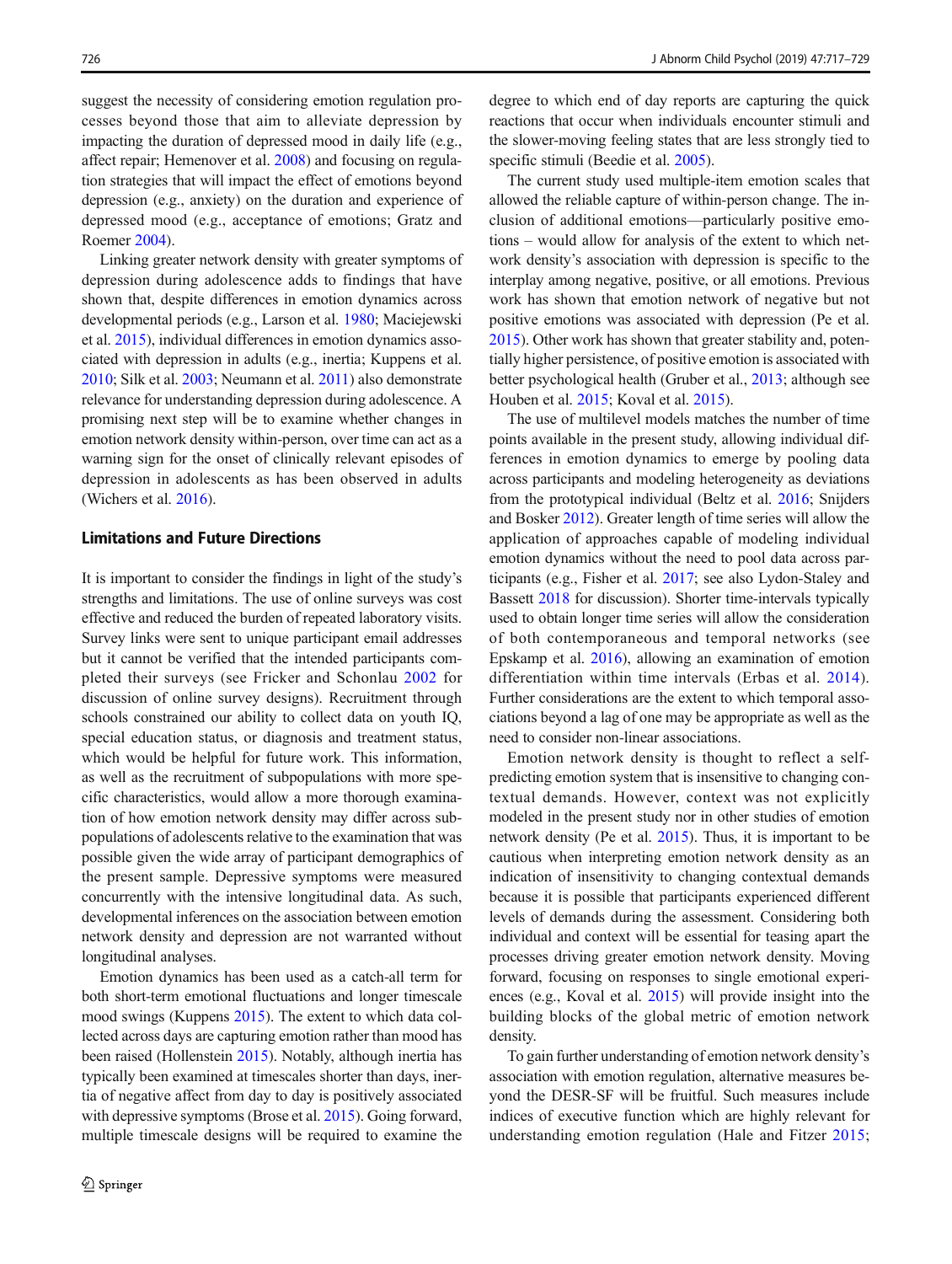<span id="page-10-0"></span>Zelazo and Cunningham [2007](#page-12-0)). In addition to alternative measures, it would be valuable to examine the types of executive functions that are associated with emotion network density and, in turn, psychopathology. The present manuscript emphasized that flexibility in emotion dynamics would be associated with fewer depressive symptoms. However, it is likely that too much flexibility, in which emotions are completely unrelated to one's emotions of the previous day, may undermine health and well-being. This is in line with circuit balance theory (Hale et al., [2018](#page-11-0); Hale et al., [2009\)](#page-11-0). Circuit balance theory suggests that more is not always better in terms of executive functioning and that average executive functioning is optimal for health and well-being. Notably, additional analyses indicated no quadratic association between emotion network density and depressive symptoms. However, a robust test of theory in this context will require a sample with broader characteristics than available in the current sample. In particular, borderline personality disorder has been associated with relatively high fluctuations in affect, perhaps better characterized as instability rather than flexibility (Nica and Links [2009](#page-12-0); Stein [1996\)](#page-12-0). As such, one might expect to observe lower network density in participants with borderline personality disorder relative to healthy controls, indicative of instability rather than flexibility in their emotion dynamics. This will be especially important for adolescent research given that adolescent executive function ability, as well as emotion dynamics, may be particularly labile due to the normative maturation of brain circuitry underlying incentive motivation and executive functioning (Heller and Casey [2016](#page-11-0); Lydon et al. [2015;](#page-12-0) Shulman et al. [2016](#page-12-0)).

# Conclusions

In summary, the present study extends previous examinations of emotion network density in adults by demonstrating associations between emotion network density and symptoms of depression in adolescents. The finding that emotion network density offers additional predictive value in understanding risk for depression, above and beyond a trait measure of emotion regulation, highlights the added value of examining emotion regulation through emotion dynamics collected through intensive repeated measures. Finally, findings of associations between emotion network density and non-acceptance begin the task of teasing apart the processes that give rise to the emotion network density.

Acknowledgments This study was supported by the Karl R. and Diane Wendle Fink Early Career Professorship for the Study of Families, the National Institute on Drug Abuse (NIDA T32 DA017629; P50 DA039838), an ISSBD-JJF Mentored Fellowship, and the Penn State Social Science Research Institute. The content is solely the responsibility of the authors and does not necessarily represent the official views of the funding agencies. We gratefully acknowledge the contributions of Keiana Mayfield, Emily LoBraico, Amanda Ramos, and Devin Malloy for their assistance in collecting and preparing the data, and to the participating schools and families that made this project possible.

#### Compliance with Ethical Standards

Conflict of Interest The authors declare that they have no conflict of interest.

Ethical Approval The study was approved by the Institutional Review Board of The Pennsylvania State Unviersity.

Informed Consent Informed consent was obtained from all adult participants included in the study. For adolescent participants, consent and assent was obtained from the parent and adolescent, respectively.

## References

- Aldao, A., Nolen-Hoeksema, S., & Schweizer, S. (2010). Emotionregulation strategies across psychopathology: A meta-analytic review. Clinical Psychology Review, 2, 217–237.
- American Psychiatric Association. (2013). Diagnostic and statistical manual of mental disorders (5th ed.). Arlington: American Psychiatric Publishing.
- Anand, D., Wilt, J., & Revelle, W. (2016). Within-subject covariation between depression-and anxiety-related affect. Cognition and Emotion, 31, 1055–1061. [https://doi.org/10.1080/02699931.2016.](https://doi.org/10.1080/02699931.2016.1184625) [1184625.](https://doi.org/10.1080/02699931.2016.1184625)
- Beedie, C., Terry, P., & Lane, A. (2005). Distinctions between emotion and mood. Cognition & Emotion, 19(6), 847–878.
- Beltz, A. M., Wright, A. G., Sprague, B. N., & Molenaar, P. C. (2016). Bridging the nomothetic and idiographic approaches to the analysis of clinical data. Assessment, 23(4), 447–458.
- Berenbaum, H., Raghavan, C., Le, H. N., Vernon, L. L., & Gomez, J. J. (2003). A taxonomy of emotional disturbances. Clinical Psychology: Science and Practice, 10, 206–226.
- Birmaher, B., Ryan, N. D., Williamson, D. E., Brent, D. A., Kaufman, J., Dahl, R. E., et al. (1996). Childhood and adolescent depression: A review of the past 10 years. Part I. Journal of the American Academy of Child & Adolescent Psychiatry, 35, 1427–1439.
- Bolger, N., & Laurenceau, J.-P. (2013). Intensive longitudinal methods: An introduction to diary and experience sampling research. New York, NY: Guilford Press.
- Bolger, N., Davis, A., & Rafaeli, E. (2003). Diary methods: Capturing life as it is lived. Annual Review of Psychology, 54, 579–616.
- Brinberg, M., Fosco, G. M., & Ram, N. (2017). Examining inter-family differences in intra-family (parent-adolescent) dynamics using gridsequence analysis. Journal of Family Psychology, 31, 994-1004. [https://doi.org/10.1037/fam0000371.](https://doi.org/10.1037/fam0000371)
- Bringmann, L. F., Pe, M. L., Vissers, N., Ceulemans, E., Borsboom, D., Vanpaemel, W., Tuerlinckx, F., & Kuppens, P. (2016). Assessing temporal emotion dynamics. Assessment, 23, 425–435.
- Brose, A., Schmiedek, F., Koval, P., & Kuppens, P. (2015). Emotional inertia contributes to depressive symptoms beyond perseverative thinking. Cognition and Emotion, 29, 527–538.
- Bulteel, K., Tuerlinckx, F., Brose, A., & Ceulemans, E. (2016). Using raw VAR regression coefficients to build networks can be misleading. Multivariate Behavioral Research, 51, 330–344.
- Campbell-Sills, L., Barlow, D. H., Brown, T. A., & Hofmann, S. G. (2006). Effects of suppression and acceptance on emotional responses of individuals with anxiety and mood disorders. Behaviour Research and Therapy, 44, 1251–1263.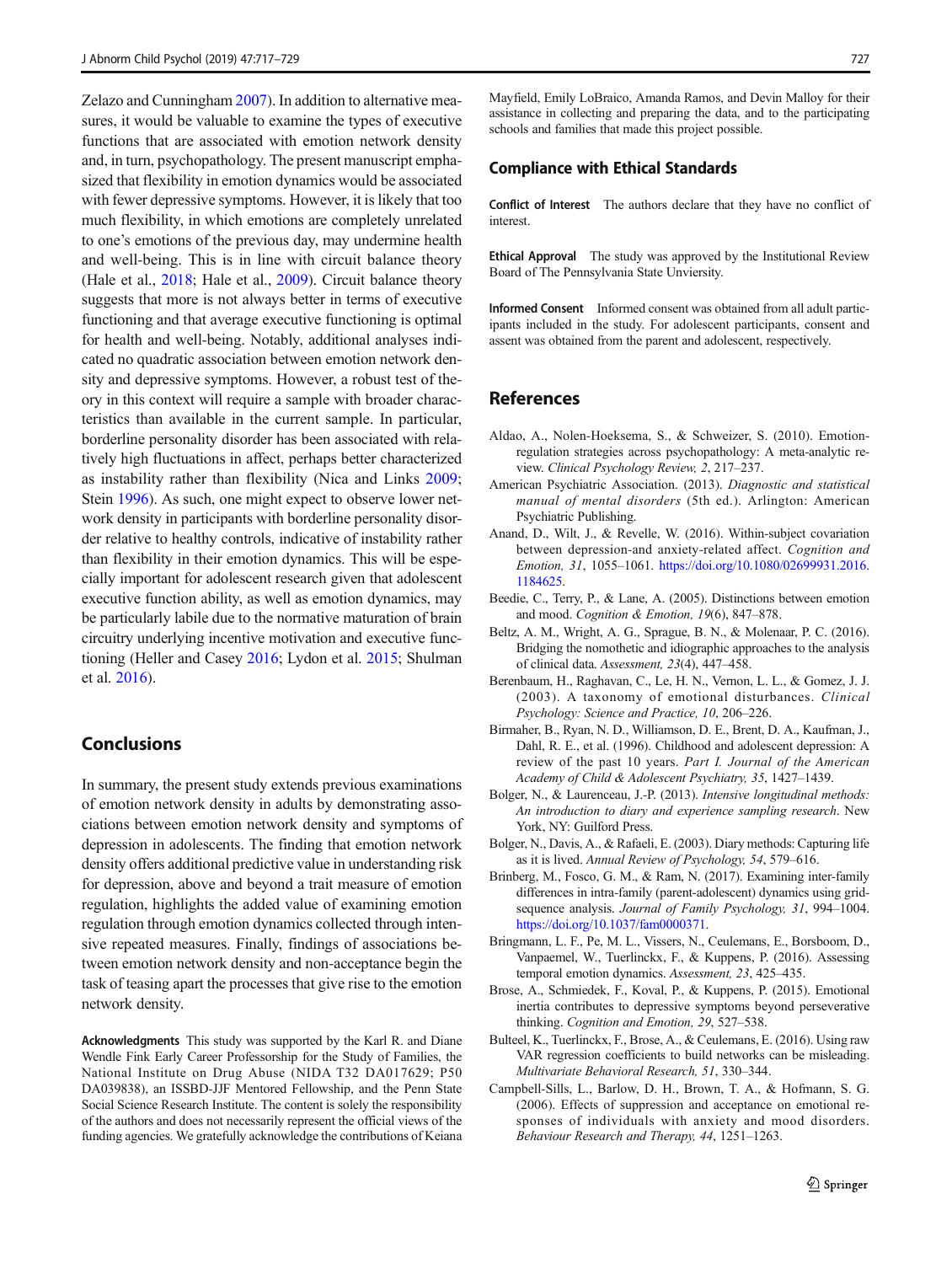- <span id="page-11-0"></span>Campos, J. J., Campos, R. G., & Barrett, K. C. (1989). Emergent themes in the study of emotional development and emotion regulation. Developmental Psychology, 25, 394–402.
- Casey, B. J., Jones, R. M., & Hare, T. A. (2008). The adolescent brain (Vol. 1124, pp. 111–126). Annals of the New York Academy of Sciences.
- Chorpita, B. F., Moffitt, C. E., & Gray, J. (2005). Psychometric properties of the revised child anxiety and depression scale in a clinical sample. Behaviour Research and Therapy, 43(3), 309–322.
- Cicchetti, D., Ackerman, B. P., & Izard, C. E. (1995). Emotions and emotion regulation in developmental psychopathology. Development and Psychopathology, 7, 1–10.
- Cole, P. M., Martin, S. E., & Dennis, T. A. (2004). Emotion regulation as a scientific construct: Methodological challenges and directions for child development research. Child Development, 75, 317–333.
- Csikszentmihalyi, M., & Larson, R. (2014). Validity and reliability of the experience-sampling method. In M. Csikszentmihalyi (Ed.), Flow and the foundations of positive psychology (pp. 35–54). The Netherlands: Springer.
- Ebesutani, C., Reise, S. P., Chorpita, B. F., Ale, C., Regan, J., Young, J., Higa-McMillan, C., & Weisz, J. R. (2012). The revised child anxiety and depression scale-short version: Scale reduction via exploratory bifactor modeling of the broad anxiety factor. Psychological Assessment, 24, 833–845.
- Epskamp, S., Cramer, A. O. J., Waldorp, L. J., Scmittmann, V. D., & Borsboom, D. (2012). Qgraph: Network visualizations of relationships in psychometric data. Journal of Statistical Software, 48, 1–18.
- Epskamp, S., Waldorp, L. J., Mõttus, R., & Borsboom, D. (2016). Discovering psychological dynamics: The Gaussian graphical model in cross-sectional and time-series data. arXiv preprint arXiv: 1609.04156.
- Erbas, Y., Ceulemans, E., Lee Pe, M., Koval, P., & Kuppens, P. (2014). Negative emotion differentiation: Its personality and well-being correlates and a comparison of different assessment methods. Cognition and Emotion, 28(7), 1196–1213.
- Fisher, A. J., Reeves, J. W., Lawyer, G., Medaglia, J. D., & Rubel, J. A. (2017). Exploring the idiographic dynamics of mood and anxiety via network analysis. Journal of Abnormal Psychology, 126(8), 1044– 1056.
- Fosco, G. M., & Lydon-Staley, D. M. (2017). A within-family examination of interparental conflict, cognitive appraisals, and adolescent mood and well-being. Child Development. [https://doi.org/10.1111/](https://doi.org/10.1111/cdev.12997) [cdev.12997.](https://doi.org/10.1111/cdev.12997)
- Fredrickson, B. L., & Joiner, T. (2002). Positive emotions trigger upward spirals toward emotional well-being. Psychological Science, 13, 172–175.
- Fricker, R. D., & Schonlau, M. (2002). Advantages and disadvantages of internet research surveys: Evidence from the literature. Field Methods, 14, 347–367.
- Frijda, N. (1986). The emotions. Cambridge, UK: Cambridge University Press.
- Gratz, K. L., & Roemer, L. (2004). Multidimensional assessment of emotion regulation and dysregulation: Development, factor structure, and initial validation of the difficulties in emotion regulation scale. Journal of Psychopathology and Behavioral Assessment, 26, 41–54.
- Gross, J. J. (2015). The extended process model of emotion regulation: Elaborations, applications. and future directions. Psychological Inquiry, 26, 130–137.
- Gross, J. J., & Muñoz, R. F. (1995). Emotion regulation and mental health. Clinical Psychology: Science and Practice, 2, 151-164.
- Gruber, J., Kogan, A., Quoidbach, J., Mauss, I. B. (2013) Happiness is best kept stable: Positive emotion variability is associated with poorer psychological health. Emotion, 13, (1):1-6
- Hale, J. B., & Fitzer, K. R. (2015). Evaluating orbital-ventral medial system regulation of personal attention: A critical need for

neuropsychological assessment and intervention. Applied Neuropsychology: Child, 4(2), 106–115.

- Hale, J.B., Reddy, L.A., & Weissman, A.S. (2018). Recognizing frontalsubcortical circuit dimensions in child and adolescent neuropsychopathology. In J.N. Butcher, & P.C. Kendall (Eds.), APA handbooks in psychology series. APA handbook of psychopathology: Child and adolescent psychopathology (pp. 97-122). Washington, D.C.: American Psychological Association.
- Hale, J.B., Reddy, L.A., Wilcox, G., McLaughlin, A., Hain, L., Stern, A., Henzel, J., & Eusebio, E. (2009). Assessment and intervention for children with ADHD and other frontal-striatal circuit disorders. In D.C. Miller (Ed.), Best practices in school neuropsychology: Guidelines for effective practice, assessment, and evidence-based intervention (pp. 224-279). Hoboken, NJ: John Wiley & Sons, Inc.
- Heller, A. S., & Casey, B. J. (2016). The neurodynamics of emotion: Delineating typical and atypical emotional processes during adolescence. Developmental Science, 19(1), 3–18.
- Hemenover, S. H., Augustine, A. A., Shulman, T., Tran, T. Q., & Barlett, C. P. (2008). Individual differences in negative affect repair. Emotion, 8(4), 468–478.
- Hollenstein, T. (2015). This time, it's real: Affective flexibility, time scales, feedback loops, and the regulation of emotion. Emotion Review, 7, 308–315.
- Hollenstein, T., Lichtwarck-Aschoff, A., & Potoworowski, G. (2013). A model of socioemotional flexibility at three time scales. Emotion Review, 5, 397–405.
- Houben, M., Van Den Noortgate, W., & Kuppens, P. (2015). The relation between short-term emotion dynamics and psychological well-being: A meta-analysis. Psychological Bulletin, 141, 901–930.
- Izard, C. E. (2009). Emotion theory and research: Highlights, unanswered questions. and emerging issues. Annual Review of Psychology, 60,  $1 - 25$ .
- Jahng, S., Wood, P. K., & Trull, T. J. (2008). Analysis of affective instability in ecological momentary assessment: Indices using successive difference and group comparison via multilevel modeling. Psychological Methods, 13, 354–375.
- Kashdan, T. B., & Rottenberg, J. (2010). Psychological flexibility as a fundamental aspect of health. Clinical Psychology Review, 30, 865– 878.
- Kaufman, E. A., Xia, M., Fosco, G., Yaptangco, M., Skidmore, C. R., & Crowell, S. E. (2016). The difficulties in emotion regulation scale short form (DERS-SF): Validation and replication in adolescent and adult samples. Journal of Psychopathology and Behavioral Assessment, 28, 443–455.
- Kessler, R. C., Avenevoli, S., & Merikangas, K. R. (2001). Mood disorders in children and adolescents: An epidemiologic perspective. Biological Psychiatry, 49, 1002–1014.
- Koval, P., Pe, M. L., Meers, K., & Kuppens, P. (2013). Affect dynamics in relation to depressive symptoms: Variable, unstable or inert? Emotion, 13, 1132–1141.
- Koval, P., Brose, A., Pe, M. L., Houben, M., Erbas, Y., Champagne, D., & Kuppens, P. (2015). Emotional inertia and external events: The roles of exposure, reactivity. and recovery. Emotion, 15(5), 625–636.
- Kuppens, P. (2015). It's about time: A special section on affect dynamics. Emotion Review, 7(4), 297–300.
- Kuppens, P., & Verduyn, P. (2015). Looking at emotion regulation through the window of emotion dynamics. Psychological Inquiry, 26, 72–79.
- Kuppens, P., Allen, N. B., & Sheeber, L. B. (2010). Emotional inertia and psychological maladjustment. Psychological Science, 21, 984–991.
- Kuppens, P., Sheeber, L. B., Yap, M. B., Whittle, S., Simmons, J. G., & Allen, N. B. (2012). Emotional inertia prospectively predicts the onset of depressive disorder in adolescence. Emotion, 12, 283–289.
- Larson, R., & Csikszentmihalyi, M. (1983). The experience sampling method. In H. T. Reis (Ed.), New directions for methodology of